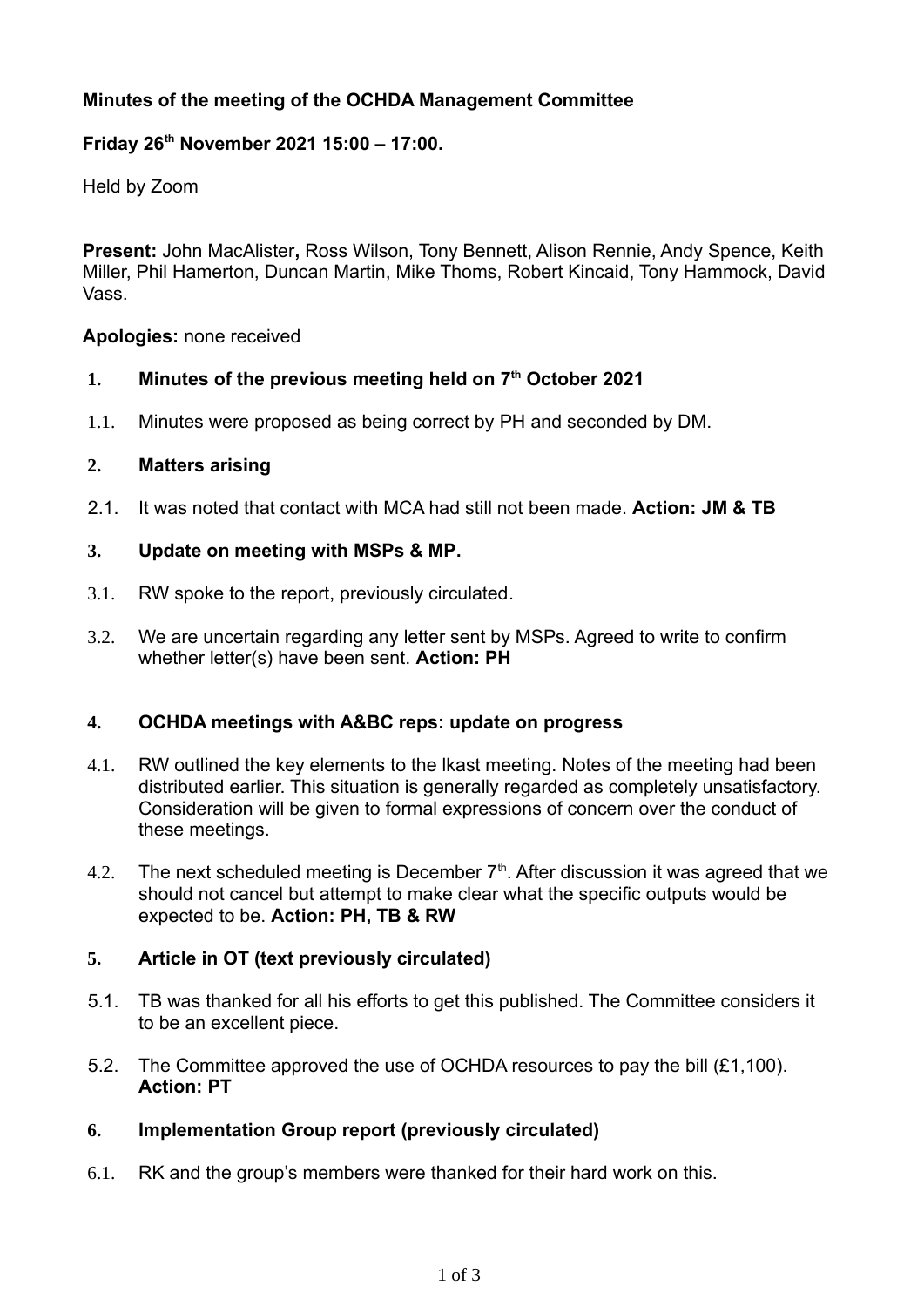- 6.2. The principal issues identified by the group relate to short-term funding for the startup phase of operation. Various alternatives were identified to fill the immediate gap but all depend on the agreement with the Council over an acceptable lease.
- 6.3. The group was thanked for their valuable contribution which may prove crucial at the appropriate later stage.

# **7. Harbour Board Report**

- 7.1. Significant concerns were expressed regarding the accuracy and completeness of this report. The generally positive references to the principle of a Trust Port were more than outweighed by repeated criticisms and selective language (e.g. 'private entity' and reported speed with which A&BC or CMAL could be ready).
- 7.2. It was suggested that the report was written to satisfy Officers' pre-determined conclusions and it was also noted that local Councillors had not been included in the planning or in the evidence-gathering phases of the appraisal.
- 7.3. The Committee considered at length what the best possible outcome could be from the forthcoming Board meeting. Our agreed priority is to attempt to engage elected Members (local and HB) with a view to having the recommendations of the report rejected on the grounds of insufficient and inaccurate information.
- 7.4. It was agreed to re-convene after a period of reflection.

#### **7.5. Re-convened meeting (28th November) (Apologies from Tony Hammock)**

- 7.6. Discussion focussed on received correspondence on legal issues, particularly in reference to existing powers, and a summary of the issues, more generally, as drafted by PH & RW.
- 7.7. The Committee view is that the consultation/engagement with stakeholders is very weak, in addition to misleading or missing information (e.g. proposed timescales). As such the report is not fit for purpose.
- 7.8. OCHDA requires to be able to present evidence within its critique (e.g. specifics relating to dates, meetings and documents) and to be clear regarding what OCHDA believes should be the HB response (e.g. reject the report, gather additional information etc).
- 7.9. The Management Committee recognised limited options in terms of our direct influence over HB meeting and considered the appropriate strategy. In addition to direct influence through OLI & HB Members, we should consider the potential for involving the media and the public effectively.
- 7.10. Agreed actions included direct approach to local Members, including sending on our response to the report and our specific questions, discussion at OCC, press release & letters to OT and individual letters to Pippa Milne & HB Members/other Members emphasising the risk that supporting the recommendations will risk defaulting to CMAL.
- 7.11. **Actions**: press release by mid-day Mon (**PH**), revised critique paper by close of business on Monday to be sent to all OCHDA members & OLI/HB Members, OBMG